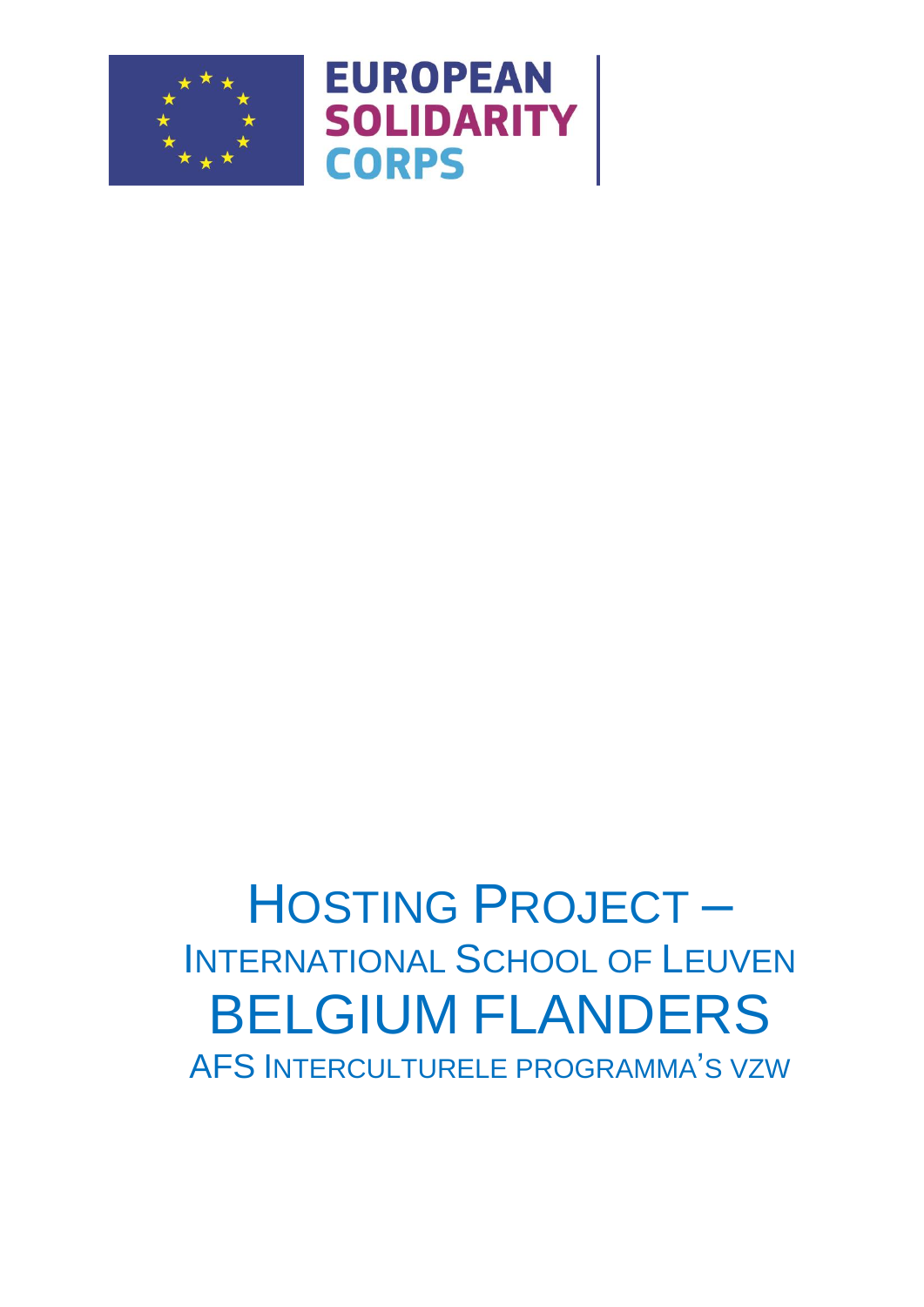### **TABLE OF CONTENTS**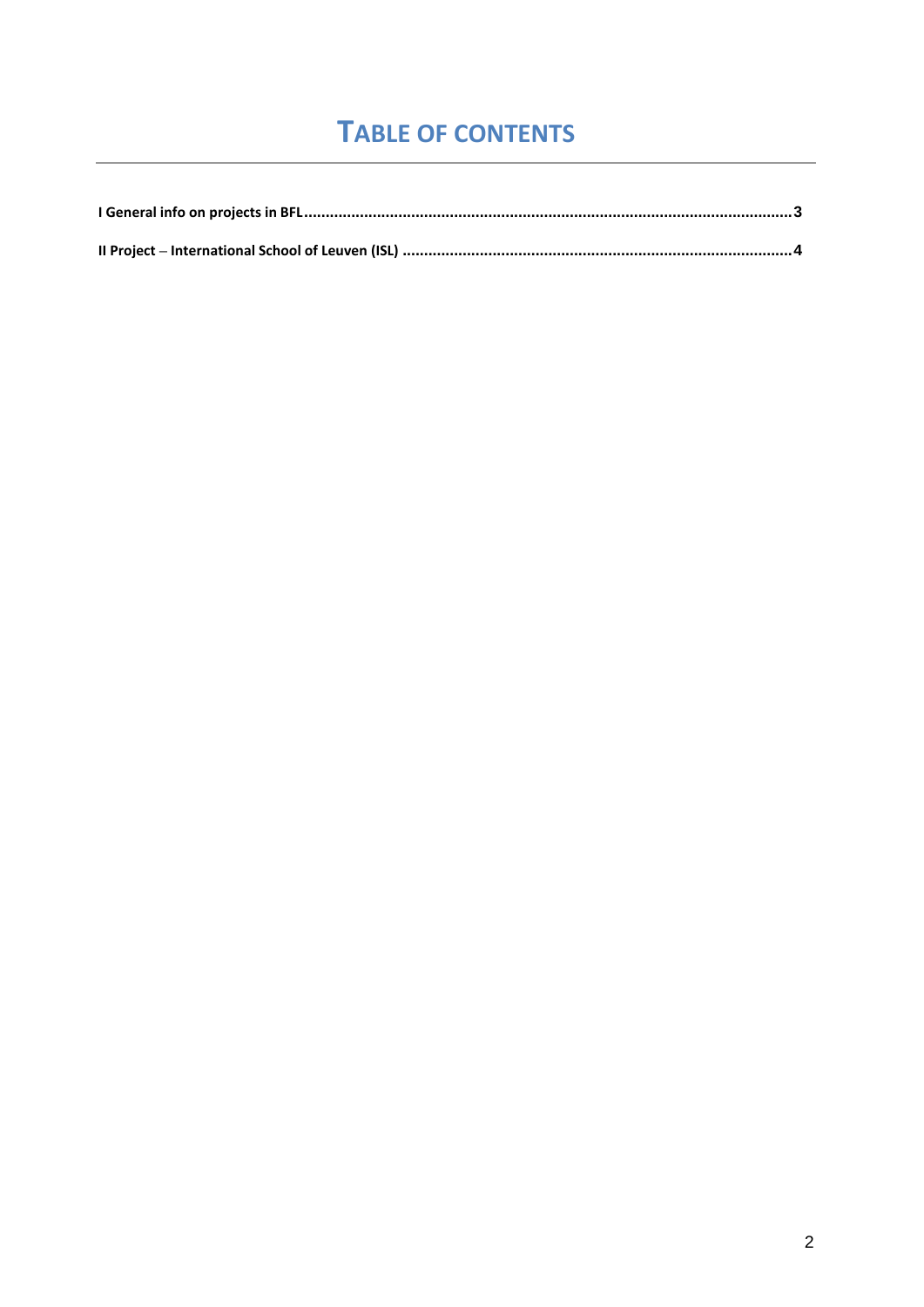## <span id="page-2-0"></span>**I General info on projects in BFL**

**Age limits**: 18-30 years.

**Number of volunteers:** Most of the projects only host one volunteer.

#### **Application deadline**:

30 May 2022

- **Hosting**: All participants will be hosted in a host family or at the work place, depending on the project. **Only volunteers who are truly motivated to live in a Belgian host family should apply for this project**! Please do know that our host families are not necessarily living near the project. Be aware that you might have the travel time from your home to your project might take a while. Especially, when your project is situated in a large city (like Brussels, Antwerp or Ghent), it's very likely that you will be hosted in the suburbs and not in the city centre.
- **Language**: The will to learn the **Dutch language is a very important aspect**. We expect people to be dedicated to learn Dutch. In most projects the motivation to learn Dutch fast is a requirement. We will offer online Dutch language courses, but motivation remains the most important factor to communicate at ease. A good communicative knowledge of English is desirable and sometimes required. All communication with AFS BFL is done in English. Depending on the volunteer work you want to do, in most projects it is necessary to have a very good level of communication skills in English.

**Travel**: please make sure to arrive at Brussels national airport – (airport code = BRU)!

#### **Guarantee**:

Once you are accepted as an ESC-volunteer in a project, we will ask you to provide us with:

- A guarantee of 75 euro (which will be refunded right after your arrival in Belgium, together with the pocket money for the first month)
- A health form signed and stamped by your doctor (we will give you a form)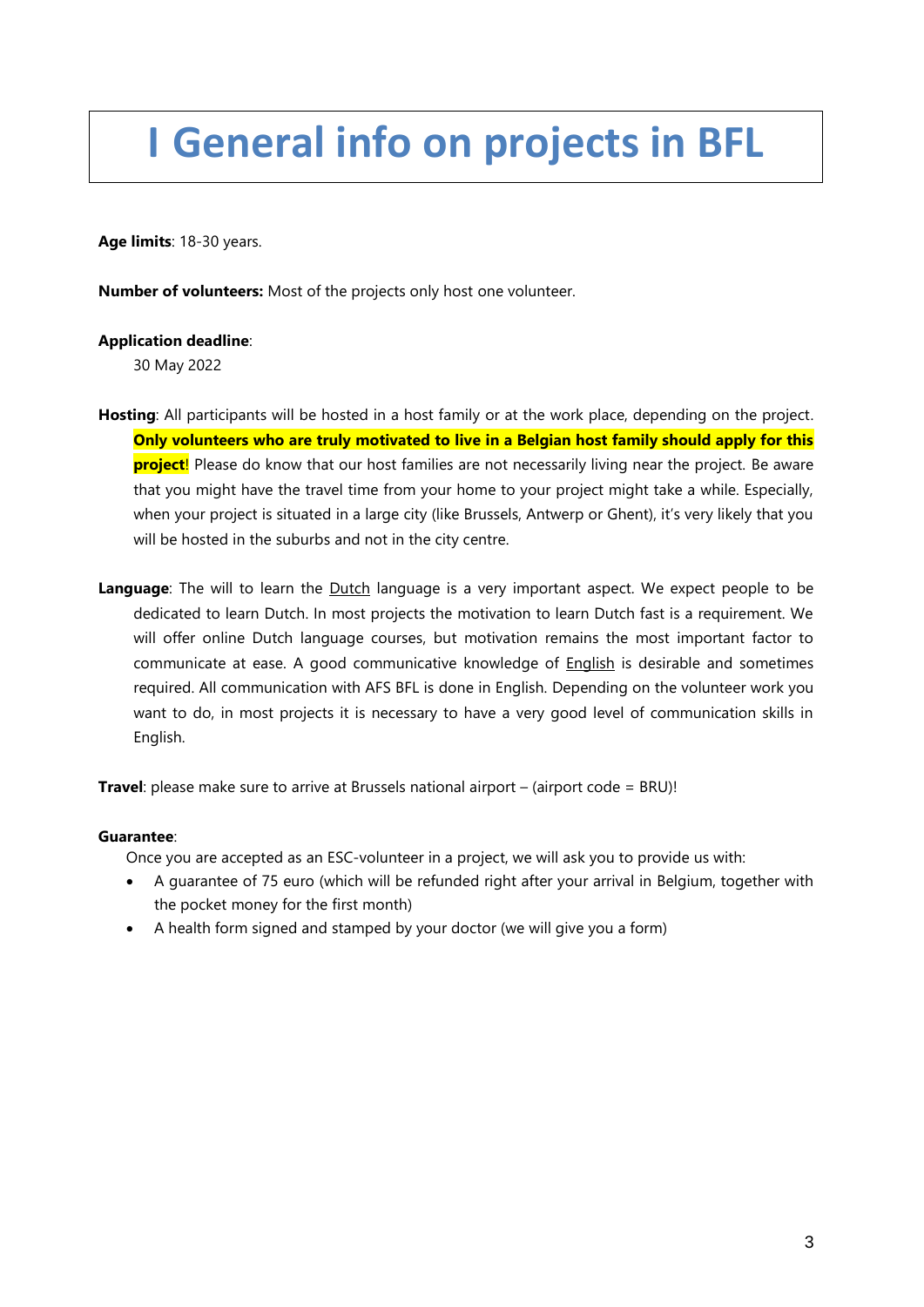# <span id="page-3-0"></span>**II Project – International School of Leuven (ISL)**

#### Native City: Leuven

Period of the project: September 2022 - June 2023

#### Activities and mission of the organization:

Activities and mission of the organization: ISL was set up in 2013 as a private non-profit organization by the City of Leuven, the University of Leuven (KU Leuven), IMEC (Nano-technology research center) and the Flanders Biotechnology Institute (VIB). ISL offers pre-primary and primary education in English for children of the wider Leuven region expatriate community. ISL uses the UK National Curriculum and International Primary Curriculum, a combination of academic, personal and international learning. ISL is a well-respected member of the ECIS (Educational Collaborative for International Schools). ISL educates about 60 children between the ages of 2.5 and 12 years old and is growing fast.

#### Sector of the organization: **education-children**

#### Location of the project:

ISL is housed on the campus of the University College Leuven – Limburg (UCLL) in Heverlee in the outskirts of Leuven. ISL campus is situated next to the E40 Highway Liege-Brussels at exit Haasrode, about 5 km from the historic city center of university town of Leuven (pop. 100.000) and about 25km from the capital city of Brussels. ISL campus is easily accessed by public transportation (regular bus lines from Leuven center and train station), bicycle and car.

Please be informed ISL plans to move locations in dec 2022/jan 2023. Their new location is however located near their current location.

#### Office environment:

ISL employs about a dozen fully qualified teachers (full/part-time) with various international backgrounds. Teaching assistants/interns are used on a regular basis to help out in a class setting or for teaching art/music/PE. Many parent-volunteers are likewise part of the school scene. The Head of School is a very experienced education professional with an extensive teaching and education track record in the International school system.

#### Benefit from the volunteer:

Volunteer with interest and talent for Early childhood/Primary education and English language skills will be a valuable asset as a teaching assistant for the professional staff in the different class groups. The very international environment also requires input from different cultures in the broader framework provided by the professional and volunteer staff, benefiting the children's education in general.